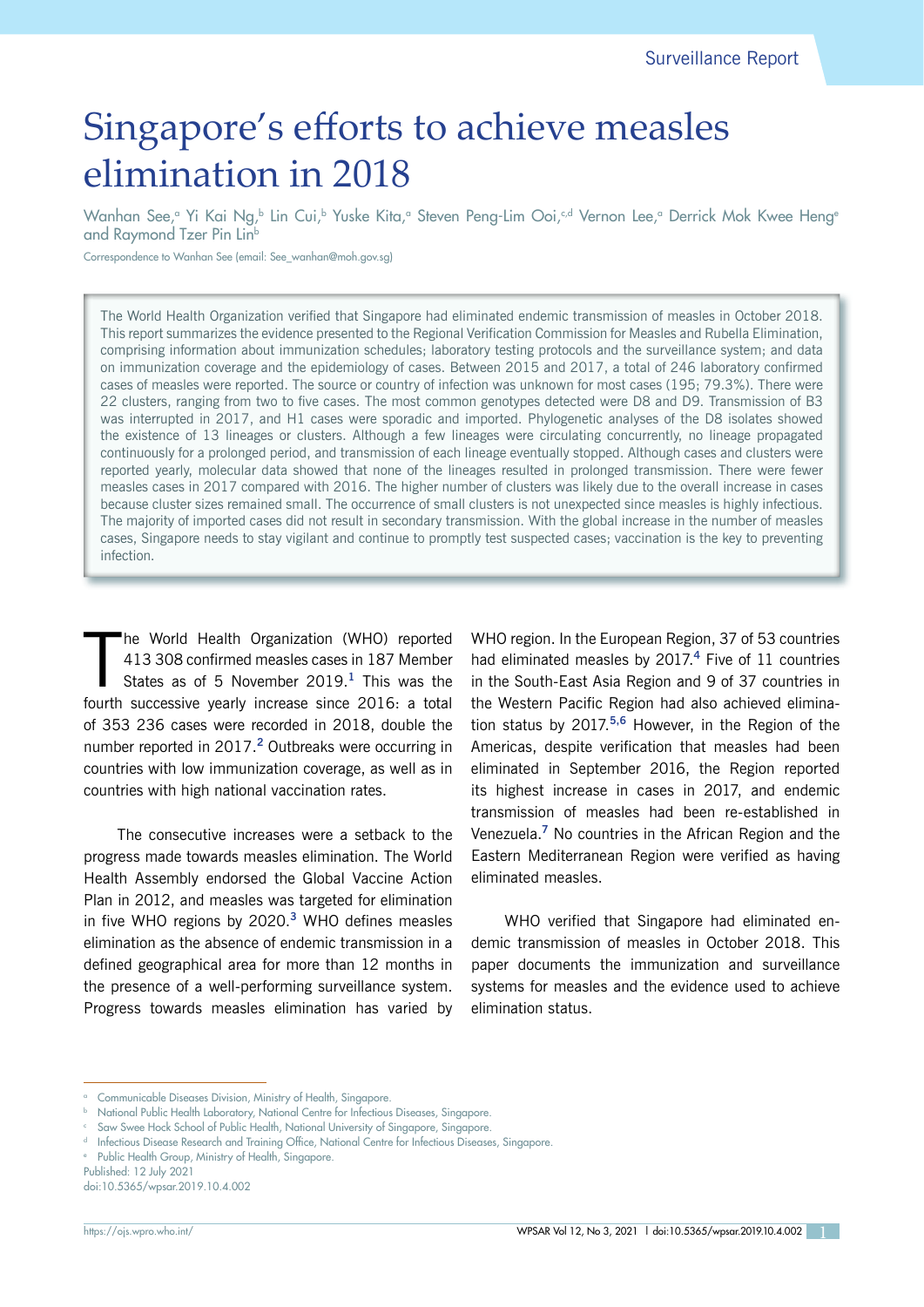### **METHODS**

Singapore followed WHO's definition of measles elimination for the 2018 verification exercise. For verification purposes, countries need to provide evidence to fulfil WHO's assessment criteria: documentation of the interruption of endemic measles and rubella virus transmission for a period of at least 36 months from the last known endemic case; the presence of verification standard surveillance; and genotyping evidence that supports the interruption of endemic transmission.**<sup>8</sup>** This documentation was collated by the Ministry of Health (MOH) for the period of 2015 to 2017, in consultation with Singapore's National Verification Committee, and included descriptions of the national immunization schedule, surveillance system and laboratory testing protocols as well as analysis of immunization coverage, the incidence and epidemiology of measles cases, and molecular analysis. These seven areas are presented in this paper.

#### **Ethics statement**

No ethics approval was required. Data were collected under the Infectious Diseases Act of Singapore (1976), and only unidentifiable data were used for analysis.

## **RESULTS**

#### **National immunization schedule**

Measles vaccinations were first introduced in Singapore for children in October 1976, becoming legally compulsory in 1985 for children aged 1–2 years under the Infectious Diseases Act (1976). The cost of vaccination is covered by the MOH at designated government healthcare facilities. In the 1990s, when the global numbers of measles cases were high and transmission occurred even in countries with high immunization rates, many countries, including Singapore, adopted a two-dose schedule.**11,12** The timeline of changes to Singapore's measles immunization schedule is summarized in **Table 1**.

#### **Surveillance system**

Measles became a notifiable disease under the Infectious Diseases Act (1976) in October 1980. In line

#### Table 1. **Timeline of changes to the measles vaccination schedule in Singapore, 1976–2011**

| Year | <b>Changes</b>                                                                                           |  |  |
|------|----------------------------------------------------------------------------------------------------------|--|--|
| 1976 | Introduction of the one-dose monovalent<br>measles vaccine for children aged 12 to 24<br>months          |  |  |
| 1985 | Measles immunization becomes compulsory<br>for entry into primary school                                 |  |  |
| 1990 | Monovalent measles vaccine is replaced<br>with the trivalent MMR vaccine                                 |  |  |
| 1997 | Catch-up vaccination programme intro-<br>duced in primary schools for unvaccinated<br>children           |  |  |
| 1998 | Introduction of second dose of MMR vac-<br>cine to children in primary school at age<br>11 to 12 years   |  |  |
| 2008 | The age for the second dose of MMR vac-<br>cine is lowered to 6 to 7 years                               |  |  |
| 2011 | The age for vaccination is lowered to 12<br>months for first dose and 15 to 18 months<br>for second dose |  |  |

MMR: measles, mumps and rubella

with WHO's guidance, the MOH enhanced its measles surveillance in 2012 to proactively test clinical cases not swabbed by clinicians.**<sup>15</sup>** Medical practitioners are required to report suspected measles cases to the MOH within 24 hours from the time of clinical suspicion, and laboratories are required to report within 24 hours of confirmation. All notifications (laboratory confirmed and clinically diagnosed) are investigated, and laboratory testing is offered to clinical cases if their symptoms fit the case definition.**<sup>7</sup>** The clinical case definition of measles is fever and rash with cough or coryza or conjunctivitis.

Information is collected from cases during interview and includes the date of onset of symptoms, history of exposure, travel history and vaccination records. After the investigation and laboratory testing are completed, the case is classified as a confirmed case, clinical case or not a case.

Contact tracing is initiated if confirmed cases reside in dormitories or other institutions or attend school or childcare. Public health advice is provided to all cases, and vaccination is recommended to unimmunized contacts. As per WHO's recommendation,**<sup>16</sup>** the MOH of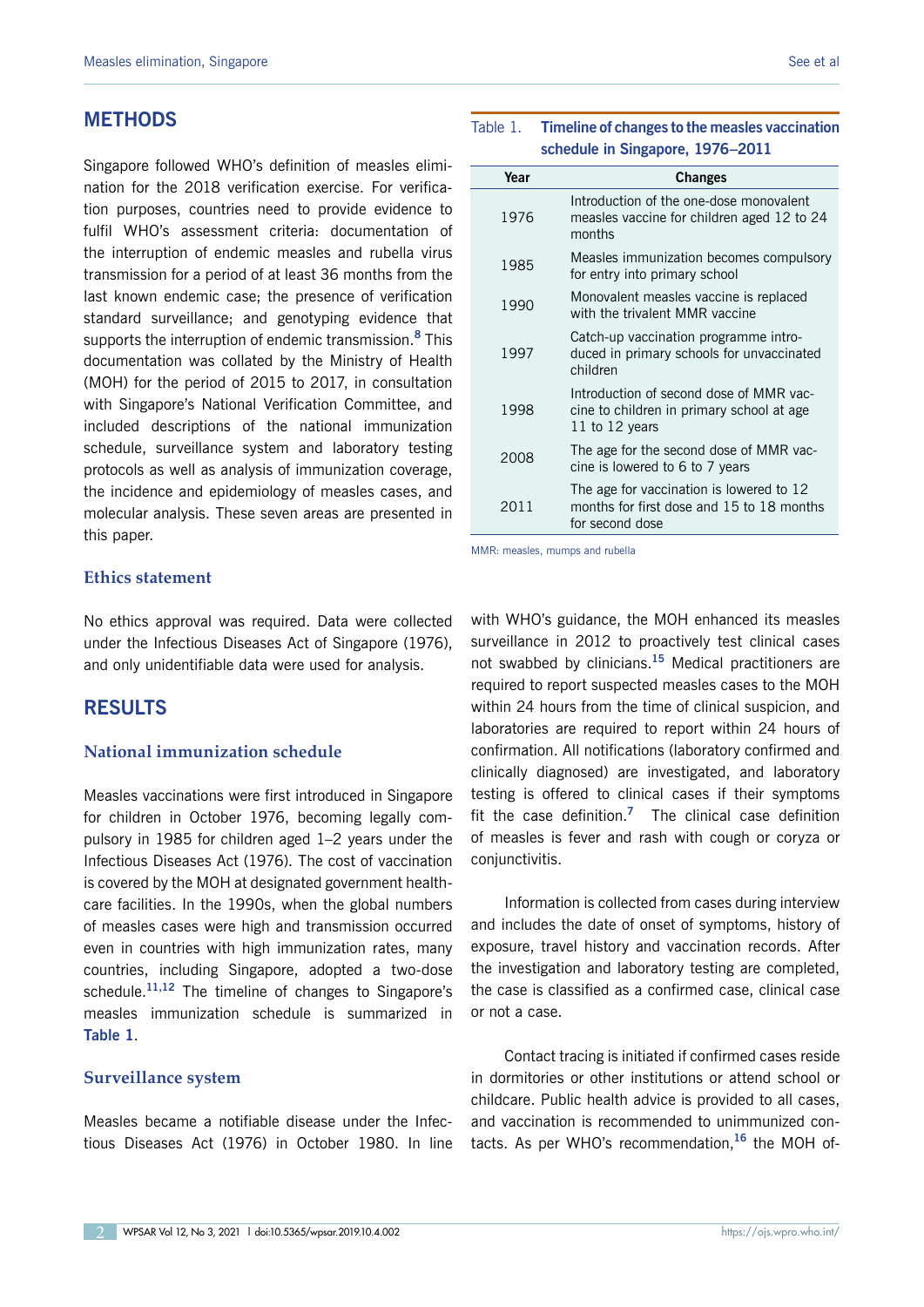fers post-exposure chemoprophylaxis in the form of the measles, mumps, rubella vaccine or immunoglobulin to high-risk contacts at designated hospitals.

#### **Laboratory testing protocols**

After testing specimens and if the residual samples are sufficient, public hospital laboratories are required to send an aliquot of measles (blood or oral swab or both) tested by immunoglobulin M (IgM) and polymerase chain reaction (PCR) to the National Public Health Laboratory for testing for both measles and rubella. Respiratory samples are tested concurrently for measles and rubella by PCR; if the sample is positive, this is followed by genotyping using the N-450 nucleocapsid region of the virus, as recommended by WHO. Similarly, blood samples are concurrently tested for measles and rubella by IgM. PCR testing is performed on blood samples that are IgM positive if there is sufficient serum for RNA extraction. For the cases not tested by clinicians, oral swabs are collected by the MOH and dispatched to the National Public Health Laboratory for testing.

#### **Immunization coverage**

The yearly immunization rate refers to national coverage of dose 1 of measles vaccine for resident children at age 2 years. In 2011, delivery of dose 2 was lowered from age 12 years to age 15 to 18 months, in accordance with changes to the schedule. These data are collected through the National Immunisation Registry.

When first introduced in the 1970s, the uptake rate of measles vaccination was low, as most people perceived that developing natural infection was an essential part of growing up.**<sup>13</sup>** Coverage gradually increased in the 1980s, especially after vaccination became compulsory in 1985, and it has been maintained at more than 90% since 1998 (**Fig. 1**). Coverage for the second dose has remained high since it was first rolled out. However, coverage decreased to below 90% in 2013, following a change in the schedule in 2011, which moved the first dose from being delivered at 12 to 24 months to being delivered at 12 months and the second dose from being delivered at age 6 to 7 years to being delivered at 15 to 18 months (**Table 1**). The National Immunisation Registry, part of the Health Promotion Board, sends reminder letters to parents of children who miss their scheduled vaccinations.

The overall seroprevalence for measles among the resident population aged 6 months to older than 45 years was 91.4% in 1989/1990, 91.5% in 1993 and 77.9% in 1998.**<sup>14</sup>**

#### **Incidence**

Measles incidence is calculated using the number of confirmed cases among local residents that were notified to the MOH, per 100 000 population. Information on measles incidence and immunization rates includes historical data from 1981 to 2017.

Before 1985, when immunization coverage was low, measles incidence was as high as 88.5 cases/100 000. Thereafter, incidence declined as vaccination uptake improved. However, whenever there was a drop in coverage, the incidence increased two to three years later, as demonstrated in 1992, 1993 and 1997 (**Fig. 1**).

Following the introduction of the catch-up vaccination programme in 1997, measles incidence declined further to 2.9 cases/100 000 population in 1998. Since then, the incidence has remained below 4.0 cases/ 100 000 (**Fig. 1**).

#### **Epidemiology of measles cases, 2015 to 2017**

Epidemiological information for measles cases notified to the MOH from January 2015 to December 2017 was analysed. All notified cases were investigated, with specimens tested and classified according to the MOH's case definitions and WHO's classification system.**6,9** The source of infection was either imported if links were established with a case outside of Singapore or had recent travel history, import-related if they had confirmed epidemiological links to an imported case or unknown if links were unable to be established to other confirmed cases.

Between 2015 and 2017, a total of 246 laboratory confirmed cases were reported, with the highest number of cases recorded in 2016 (**Table 2**).**17,18** During 2016, the number of cases increased from March and peaked in May, with a second peak observed in November (**Fig. 2**).

The age groups with the highest proportion of cases were those aged ≤4 years and 25–44 years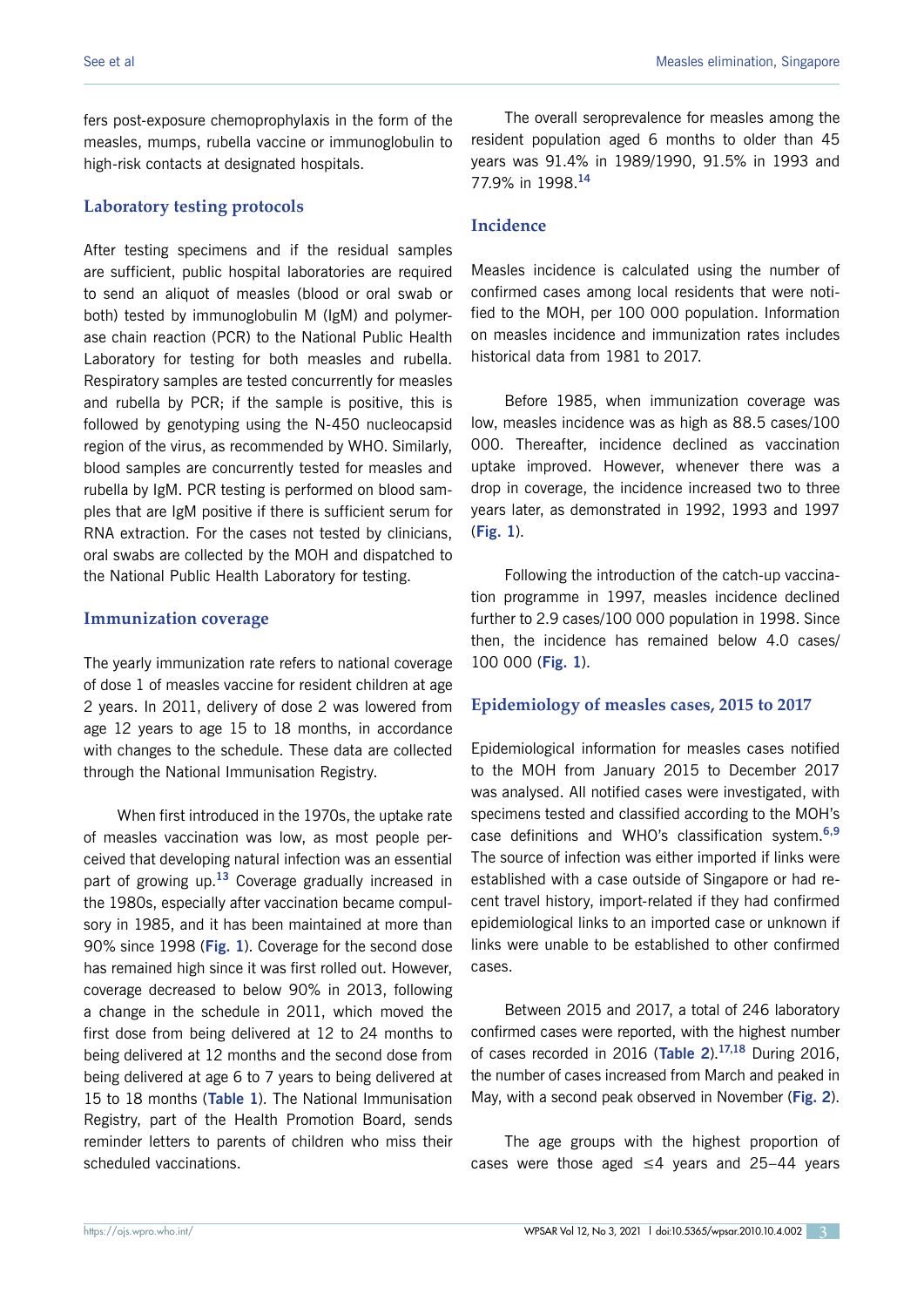

<sup>a</sup> Since June 2000, only laboratory confirmed cases have been reported.

#### Table 2. **Number of laboratory confirmed measles cases, clusters and genotypes reported in Singapore, 2015–2017**

| Number of measles cases,                             | Year |      |      |
|------------------------------------------------------|------|------|------|
| clusters and genotypes                               | 2015 | 2016 | 2017 |
| Laboratory confirmed<br>cases by source of infection | 40   | 136  | 70   |
| Unknown                                              | 28   | 117  | 50   |
| Imported                                             | 11   | 18   | 19   |
| Import-related <sup>a</sup>                          | 1    | 1    | 1    |
| Clusters                                             | 3    | 14   | 5    |
| Samples genotyped                                    | 21   | 103  | 42   |
| B <sub>3</sub>                                       | 1    | 37   | O    |
| D <sub>8</sub>                                       | 12   | 57   | 27   |
| D <sub>9</sub>                                       | 7    | 8    | 14   |
| Η1                                                   | 1    | 1    | 1    |

<sup>a</sup> Import-related refers to a confirmed case with epidemiological links to an imported case.

(**Fig. 3**). The male to female case ratio was approximately 1:1 for all age groups.

For most cases (195/246; 79.3%), the source or country of infection was unknown (**Table 2**). Three import-related cases were family members of a case, suggesting that most imported cases did not result in secondary transmission (**Fig. 2**). Of the 48 imported cases, the majority had travelled to or arrived from Indonesia (21; 43.8%) or Malaysia (9; 18.8%).

A total of 22 clusters were reported, and the size of each cluster ranged from two to five cases (**Table 2**). The largest cluster was reported in 2017, involving a French family of one adult and four children. All cases had similar onset dates and developed symptoms before arrival in Singapore. The family had a history of exposure to a known measles case and either had not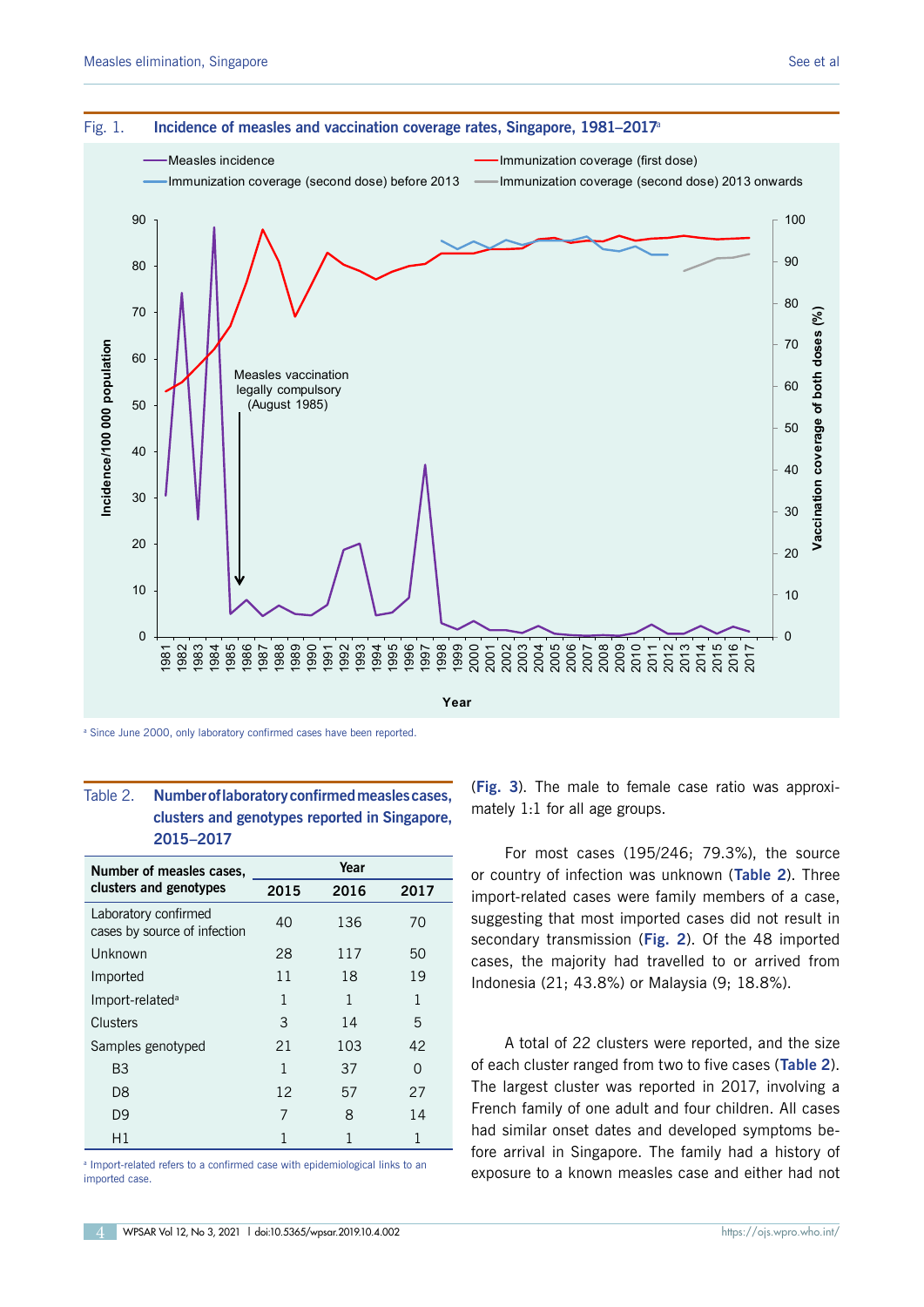



<sup>a</sup> Import-related refers to a confirmed case with epidemiological links to an imported case.



Fig. 3. Age distribution of laboratory confirmed measles cases, by age group, Singapore, 2015–2017<sup>a</sup>

a The numbers exclude cases in tourists.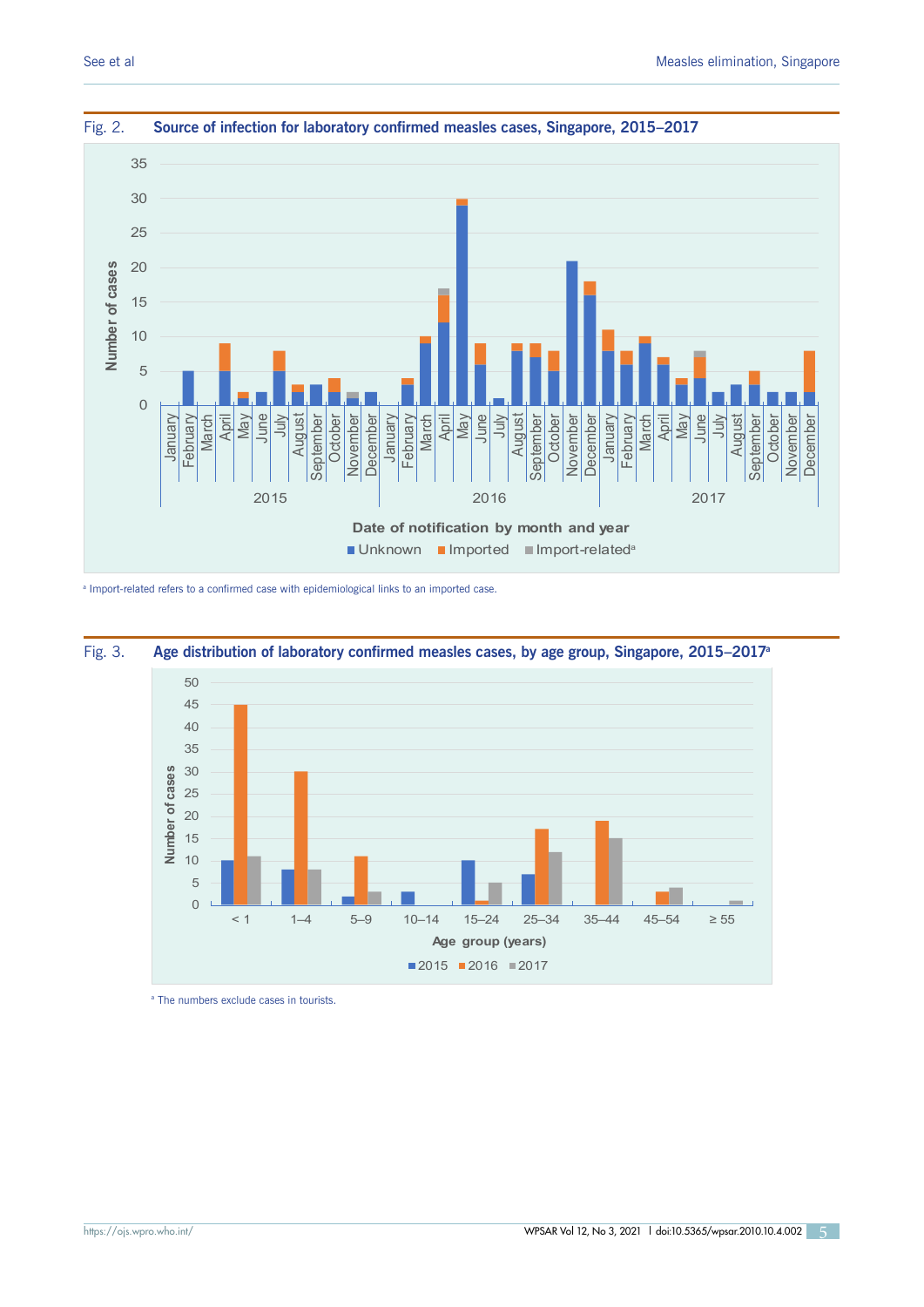been vaccinated or were unsure of their vaccination history. Genotyping of the respiratory samples obtained from the family were positive for D8.

#### **Molecular analysis**

Genotypes were identified based on the N-450 sequences of measles specimens obtained from confirmed cases from 2015 to 2017. The sequences obtained from January 2016 to June 2018 were further analysed by constructing a maximum likelihood tree with 500 bootstraps using MEGA7 (Molecular Evolutionary Genetics Analysis, version 7.0).**<sup>10</sup>** Measles genotype D8 isolates from the same cluster or lineage were given a group number to distinguish them from other measles D8 clusters or lineages. No group number was given to D8 isolates that were phylogenetically distinct and did not form a cluster. Molecular epidemiology was used to retrospectively chart the grouped clusters based on the date of onset of rash to identify the D8 lineages circulating between January 2017 and June 2018.

Genotype results were available for 166 cases (67.5%) (**Table 2**), and the most commonly detected genotype was D8 (96; 57.8%), followed by D9 (29; 17.5%) (**Fig. 4**). An increase in the B3 genotype was observed between February and May 2016, with no further cases in 2017. None of the imported H1 genotype cases resulted in secondary transmission.

The maximum likelihood tree of measles genotypes is shown in **Fig. 5a**. Phylogenetic analyses of the D8 isolates showed that 13 lineages or clusters occurred from 2016 to mid-2018 (**Fig. 5b**). The D8 phylogenetic tree clusters isolates from cases that were epidemiologically linked together. Although the imported cases were found to be genetically clustered with cases from an unknown source, our investigations could not establish links between the cases.**<sup>9</sup>** When the onset dates were compared, some of the imported cases occurred after the cases from an unknown source; hence, it is unlikely that these cases were directly linked (**Fig. 6**).

An analysis of cases from the 13 D8 lineages showed that although a few lineages were circulating concurrently at one point, no lineage propagated continuously for a prolonged period (>12 months) (**Fig. 6**).



<sup>a</sup> Import-related refers to a confirmed case with epidemiological links to an imported case.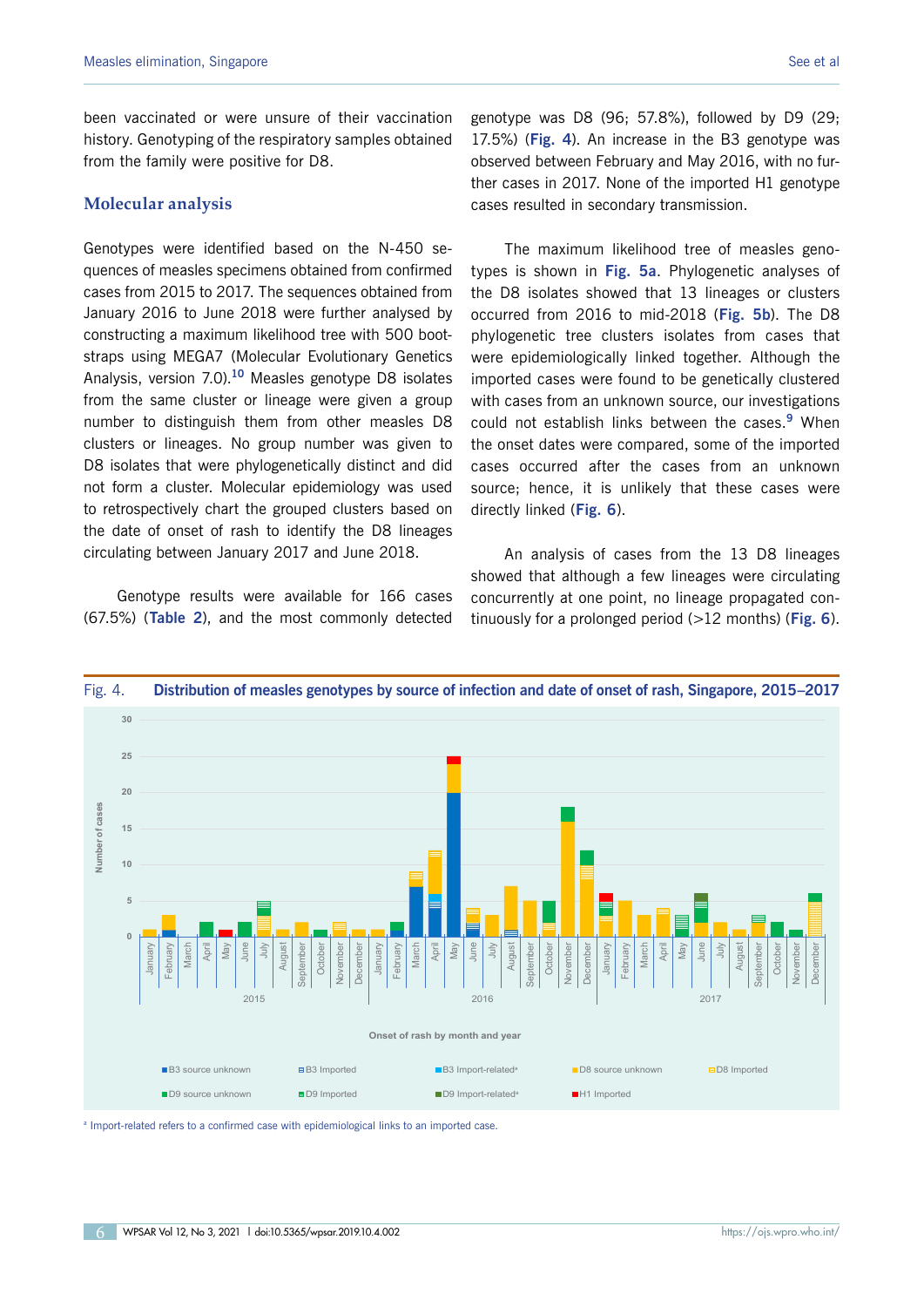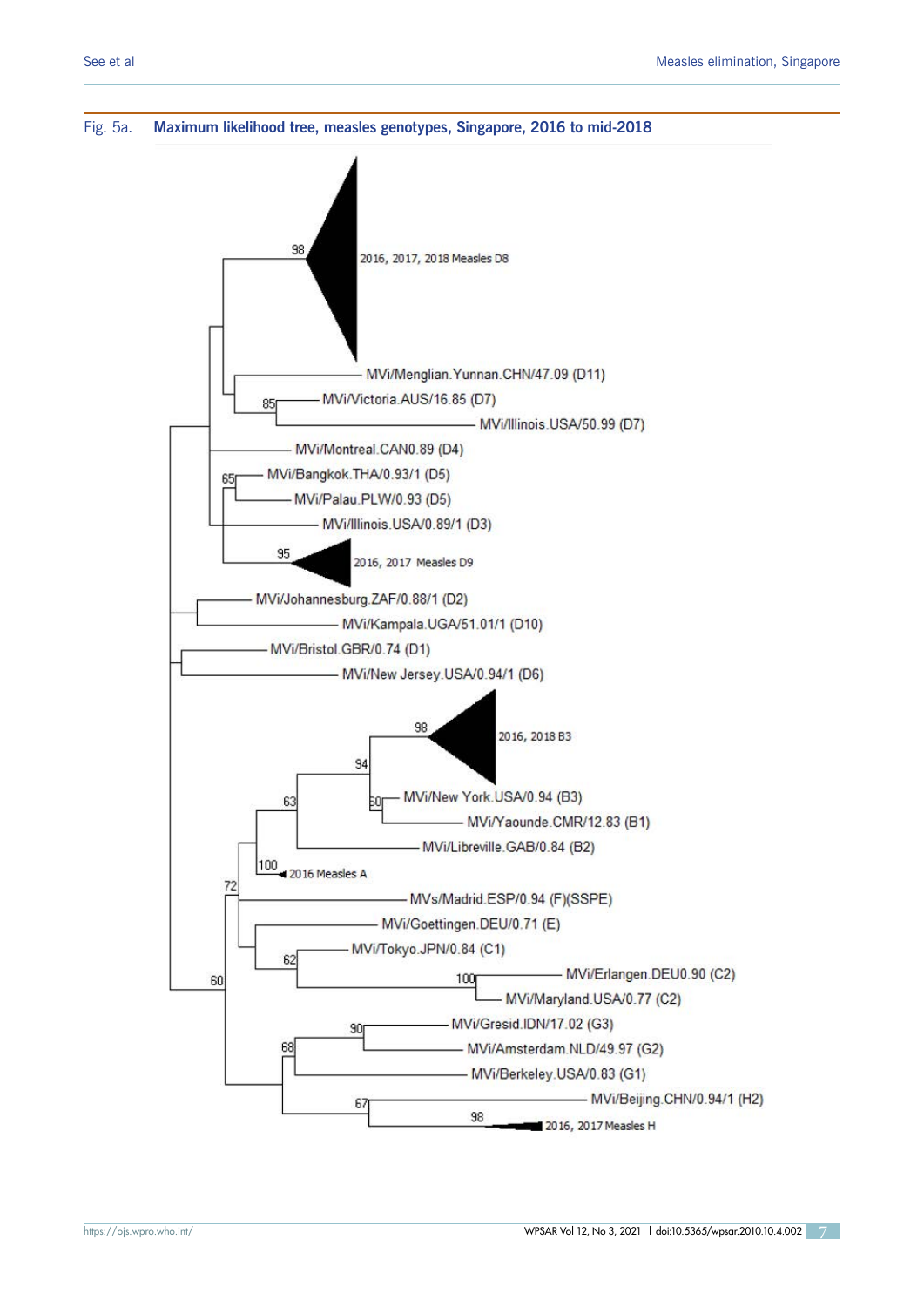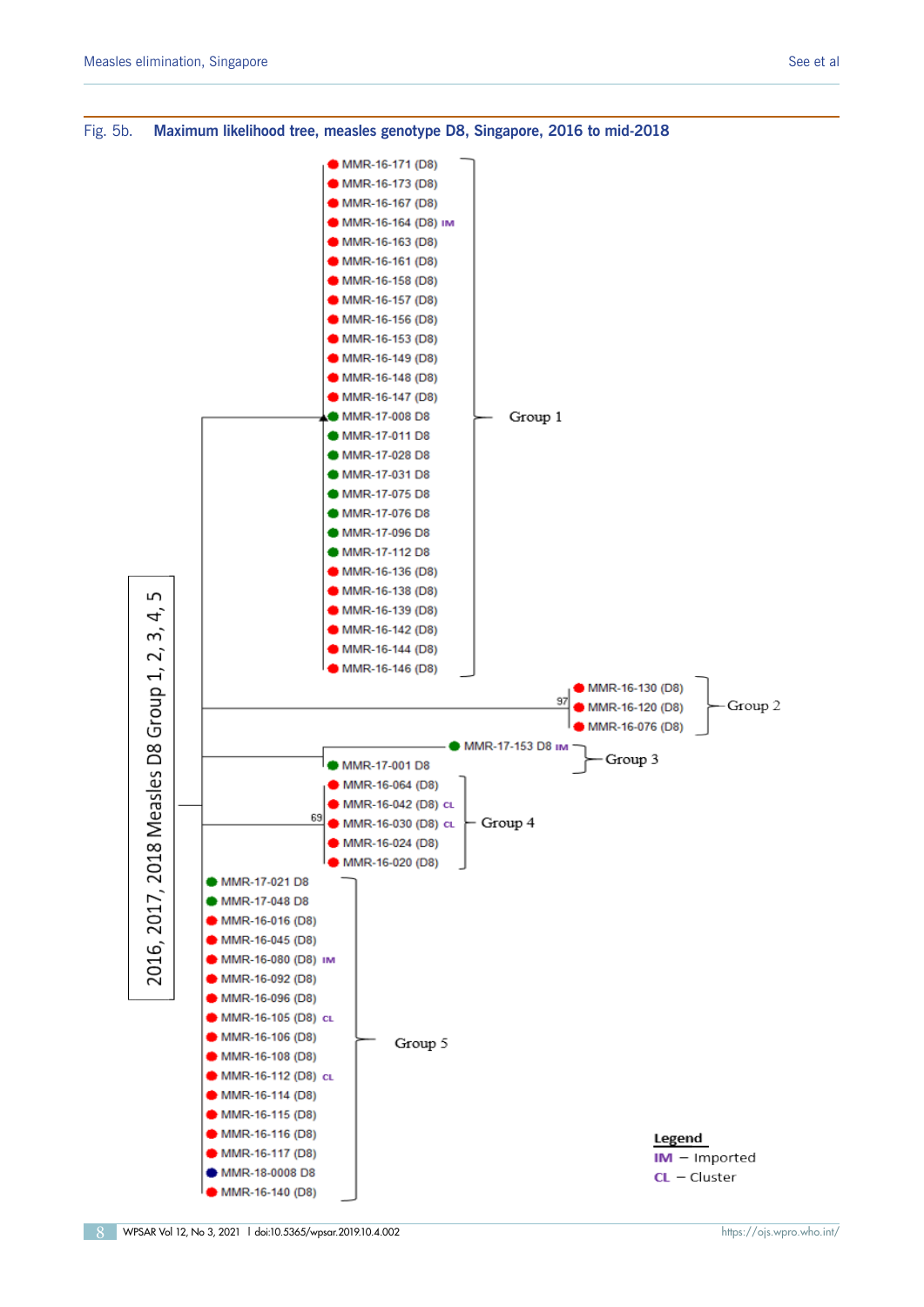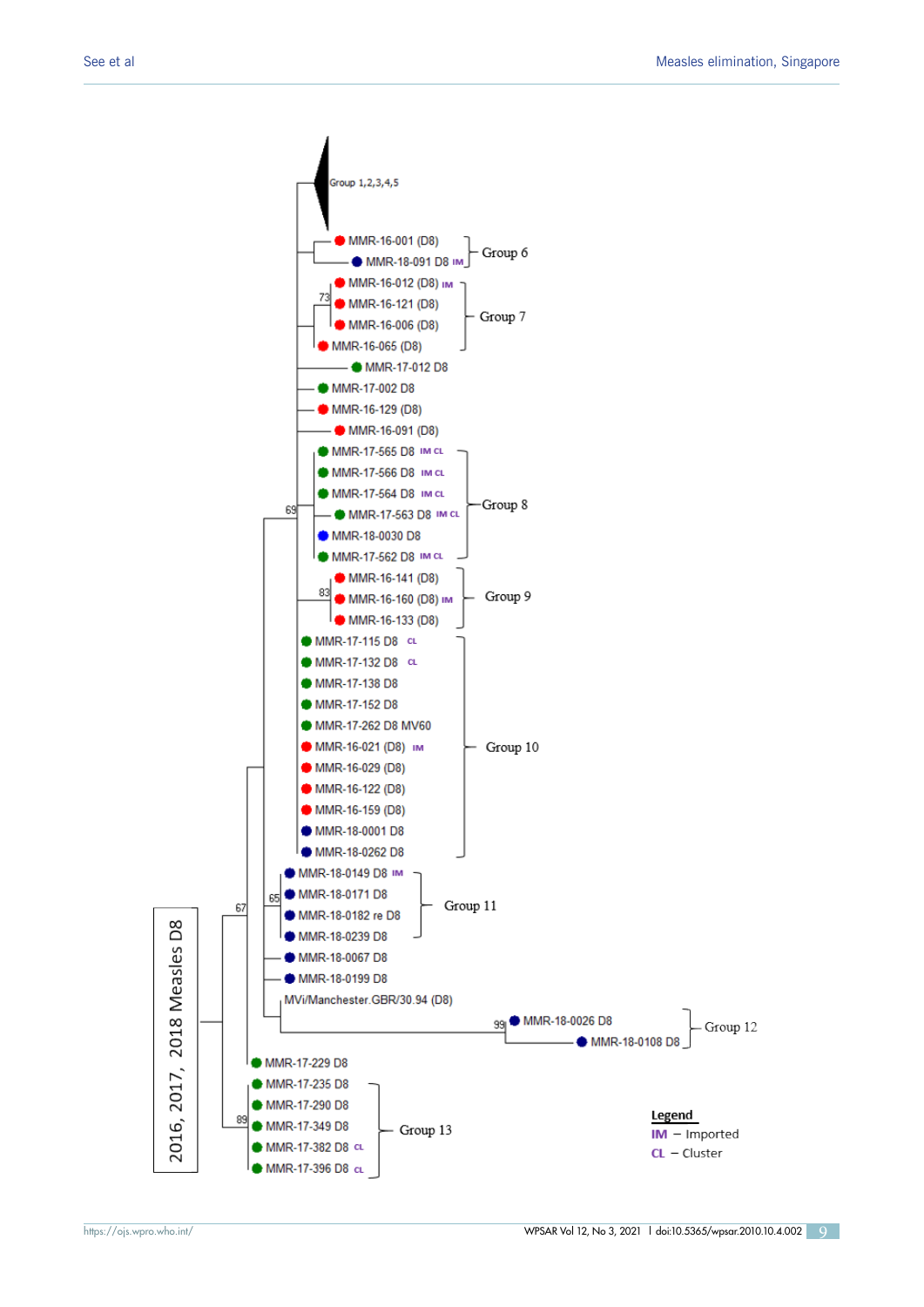



#### Fig. 6. **Distribution of measles D8 lineages by epidemiological week of onset of rash, Singapore, 2016 to mid-2018**

<sup>a</sup> Import-related refers to a confirmed case with epidemiological links to an imported case.

# **DISCUSSION**

Our analysis provides the evidence for Singapore to be verified as having measles elimination status – there is a well-performing surveillance system for measles and an absence of endemic transmission for more than 12 months. Although measles cases and clusters were reported yearly, molecular data suggested that none of the lineages resulted in prolonged transmission within Singapore.

A variety of genotypes were detected in Singapore, similar to other countries in the Western Pacific Region.**12,19** Supported by phylogenetic analysis of D8 lineages, our data show that endemic transmission of measles did not occur in Singapore during 2015–2017. The N-450 nucleotide sequences from the nucleocapsid required by WHO's measles nucleotide surveillance (or MeaNS) database provide adequate phylogenetic resolution to resolve the groupings or lineages for D8.

However, this method does not provide the same phylogenetic resolution for the rest of the genotypes. Hence, moving forward, it is recommended to consider sequencing the extended window of the M-F non-coding region of the measles genome or perform whole genome sequencing on other common genotypes to provide molecular evidence to support case investigations and trend analyses.**<sup>20</sup>**

The increase in cases observed in 2016 did not continue into 2017, and the higher number of clusters in 2016 was likely due to the increase in cases as cluster sizes remained small. The occurrence of small clusters is not unexpected since measles is highly infectious. In addition, most imported cases did not result in secondary transmission.

The proportion of cases by age group did not differ greatly across the three years. The highest proportion of cases occurred among children aged ≤4 years. Other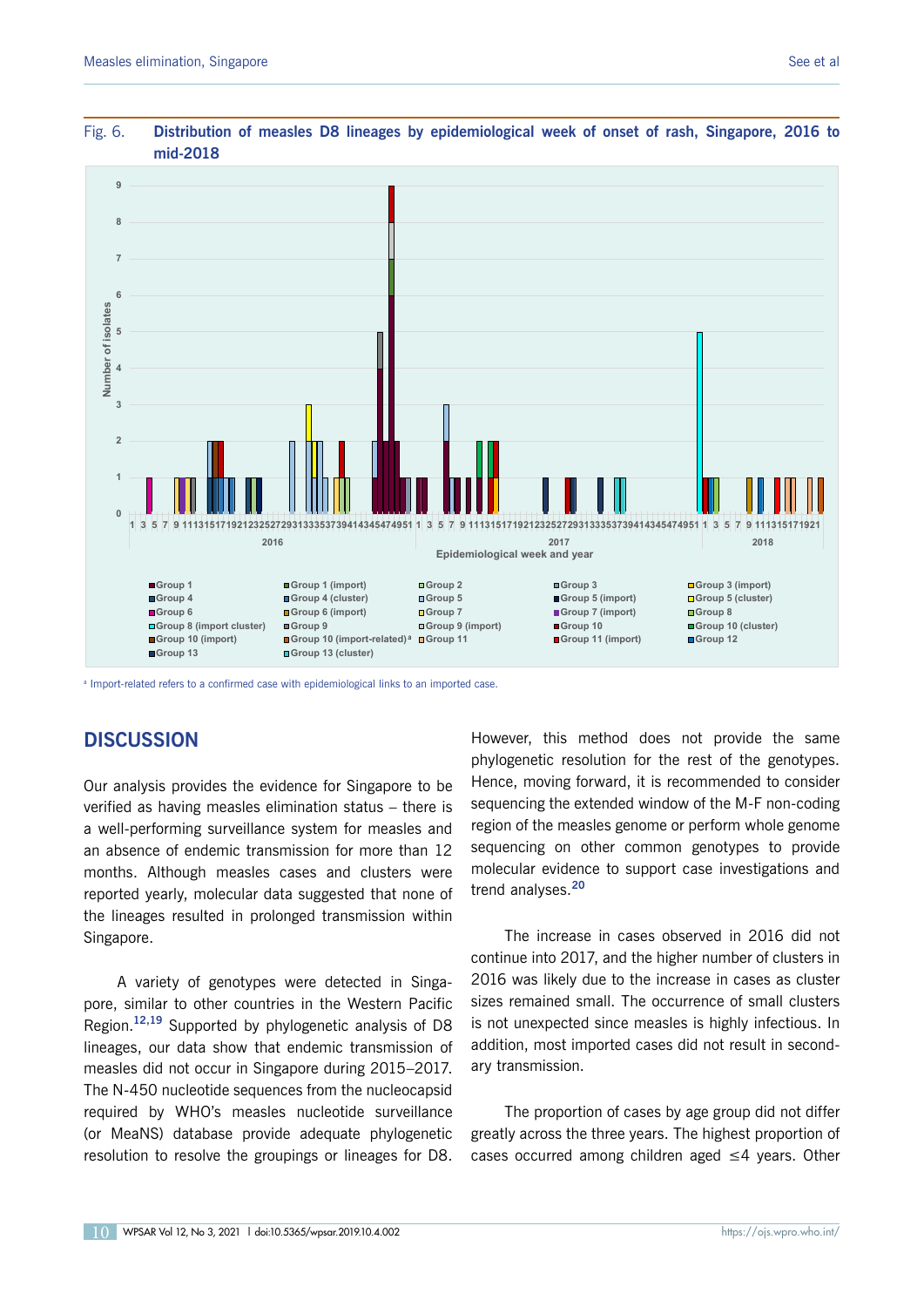than those who were <12 months of age, and thus were below the recommended age for vaccination, the remaining cases had either received only one dose (50%) or did not receive any dose (50%). The herd immunity threshold for measles is estimated at 92% to 95%.**<sup>9</sup>** Although from 2013 to 2017 Singapore's immunization coverage for the first dose of vaccine remained high at 95% among children at 2 years of age, the coverage for the second dose was lower, at 86% to 90%.

A high number of cases occurred in the 25–44 year age group who were born in the 1970s and 1980s. This group could be more susceptible due to low immunization coverage in the 1970s, missing out on the second dose of vaccine or a lack of immunity among unvaccinated foreign-born individuals. However, the adult seroprevalence survey conducted on citizens in 2005 (based on residual blood samples obtained from the National Health Survey 2004) revealed that the seropositivity for this age group was higher than 95.8%.**<sup>14</sup>**

Because the global number of measles cases continues to increase and since Singapore is a travel hub, having received 17 million international tourists in 2017, Singapore needs to stay vigilant to detect and manage measles cases. The need for prompt testing of cases at the first suspicion should be reinforced among healthcare providers to ensure that true cases are identified early. This will allow for immediate implementation of public health measures, such as isolation in hospitals or physical distancing at home. Furthermore, a higher testing rate may increase the sample size available for genotyping. Because vaccination is the key to preventing infection, efforts to advocate for immunization among the general public and to ensure that parents follow the National Childhood Immunisation Programme schedule need to be continued and strengthened.

#### *Conflicts of interest*

None declared.

#### **References**

1. Emergencies preparedness, response: measles – global situation. Geneva: World Health Organization; 2019. Available from: https:// www.who.int/csr/don/26-november-2019-measles-global\_situation/en/, accessed 8 September 2020.

- 2. Immunization, vaccines and biologicals: new measles surveillance data from WHO. Geneva: World Health Organization; 2019. Available from: https://www.who.int/immunization/newsroom/new-measles-data-august-2019/en/, accessed 20 August 2019.
- 3. Immunization, vaccines and biologicals: measles. Geneva: World Health Organization; 2021. Available from: https://www.who.int/immunization/diseases/measles/en/, accessed 10 November 2018.
- 4. Seventh meeting of the European Regional Verification Commission for Measles and Rubella Elimination (RVC). Copenhagen: World Health Organization, Regional Office for Europe; 2018. Available from: https://www.euro.who.int/en/health-topics/communicablediseases/measles-and-rubella/publications/2018/7th-meeting-ofthe-european-regional-verification-commission-for-measles-andrubella-elimination-rvc.-report, accessed 13 January 2021.
- 5. Fourth meeting of the WHO South-East Asia Regional Verification Commission for measles elimination and rubella/congenital rubella syndrome control: Kathmandu, Nepal, 23–25 April 2019. New Delhi: World Health Organization, Regional Office for South-East Asia; 2019. Available from: https://apps.who.int/iris/handle/10665/331223, accessed 13 January 2021.
- 6. World Health Organization: Western Pacific measles and rubella. Manila: World Health Organization, Regional Office for the Western Pacific; 2021. Available from: https://www.who.int/westernpacific/ health-topics/measles, accessed 20 December 2018.
- 7. PAHO urges rapid increase in vaccination coverage to stop spread of measles in the Americas. Washington (DC): Pan American Health Organization/World Health Organization; 2018. Available from: https:// www.paho.org/hq/index.php?option=com\_content&view=article& id=14582:paho-urges-rapid-increase-in-vaccination-coverage-tostop-spread-of-measles-in-the-americas&Itemid=1926&lang=en, accessed 8 September 2020.
- 8. Guidelines on verification of measles and rubella elimination in the Western Pacific Region, second edition. Manila: World Health Organization, Regional Office for the Western Pacific; 2018. Available from: https://apps.who.int/iris/handle/10665/331139, accessed 10 January 2019.
- 9. See WH, Ng YK, Cui L, Lin R, Ooi SPL. Epidemiology and control of measles and rubella cases in Singapore, 2017. Epidemiol News Bull. 2019;45(3):79–86.
- 10. Kumar S, Stecher G, Tamura K. MEGA7: Molecular Evolutionary Genetics Analysis version 7.0 for bigger datasets. Mol Biol Evol. 2016;33(7):1870–4. doi:10.1093/molbev/msw054.
- 11. Rosenthal SR, Clements CJ. Two-dose measles vaccination schedules. Bull World Health Organ. 1993;71(3-4):421–8. pmid:8324862
- 12. Measles vaccines: WHO position paper April 2017. Wkly Epidemiol Rec. 2017;92(17):205–27. pmid:28459148
- 13. Goh D, Chew F, Khor S, Lee B. Resurgence of measles in Singapore: profile of hospital cases. J Paediatr Child Health. 1999;35(5):493– 6. doi:10.1046/j.1440-1754.1999.355407.x.
- 14. Ho HJ, Low C, Ang LW, Cutter JL, Tay J, Chan KP, et al. Progress towards measles elimination in Singapore. Vaccine. 2014;32(51):6927–33. doi:10.1016/j.vaccine.2014.10.046.
- 15. Lin YJ, Ng YK, Cui L, Lin R, Ooi SPL. Molecular epidemiology of measles viruses and characterisation of genotype D8 in Singapore, 2016. Epidemiol News Bull. 2017;43(4):115–12.
- 16. Progress towards regional measles elimination worldwide, 2000– 2016. Wkly Epidemiol Rec. 2017;92(43):649–58. Available from: https://apps.who.int/iris/handle/10665/259370, accessed 12 December 2018.